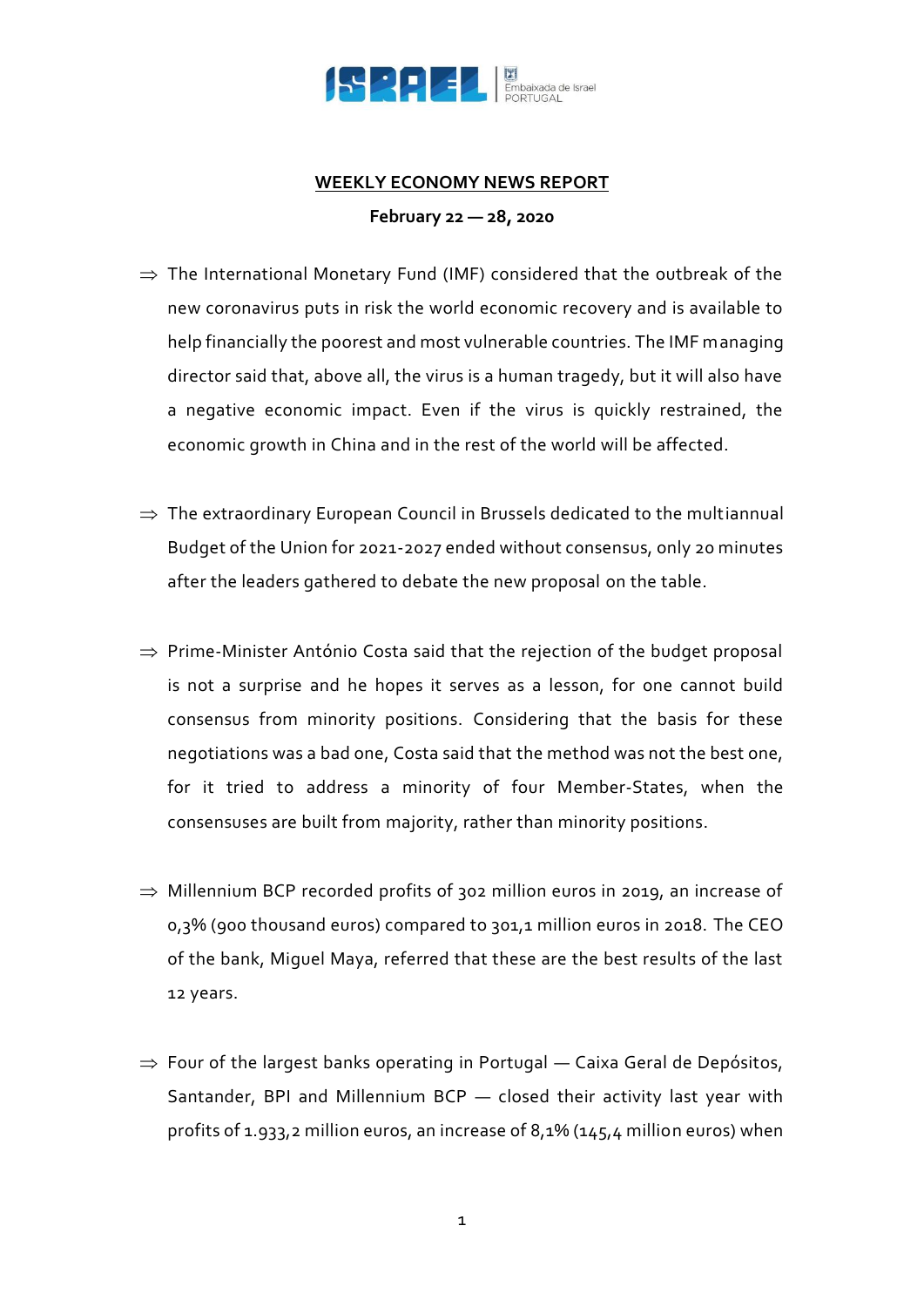

compared to 2018. Accounts made, they profited 5,29 million euros per day, in great part due to the sale of assets and the increase in commissions.

- $\Rightarrow$  TAP Group recorded losses of 105,6 million euros in 2019, an improvement of 12,4 million euros comparing to the losses of 118 million recorded in 2018. The company headed by Antonoaldo Neves refers that in 2019 it was penalized in between 30 million to 35 million euros because of the inefficiency and the lack of investment in the capacity of the Lisbon Airport and because of the airspace congestion.
- $\Rightarrow$  The Minister of State Modernization and of Public Administration, Alexandra Leitão, said that during the current legislature all civil servants will be entitled to annual salary raises in line with the inflation of December of the previous year. For the first time since 2009, there is this year a general update indexed to the inflation in all salaries of the public administration and the Minster guaranteed clearly that this is something to keep throughout the entire legislature. The Government already announced that in 2021 the salary rises will be of at least 1%, even if inflation is lower. The Minister added the Government values the social peace, but underlined that the Government has to take responsible steps from the financial and budgetary point of view. This year's 0,3% salary raise has a cost of about 70 million euros.
- $\Rightarrow$  EDP Renováveis had profits of 475 million euros in 2019, an increase of 52% when compared to 2018, according to information the company sent to the Portuguese Securities Market Commission (CMVM). The CEO of the company, João Manso Neto, is very happy with the results and with the fact that the company was able to increase its revenue and extend its operation geographically. The company, headquartered in Madrid, but listed in the Lisbon stock exchange, increased in 13% the number of employees, from 1.338 in the end of 2018 to 1.566 in the end of 2019.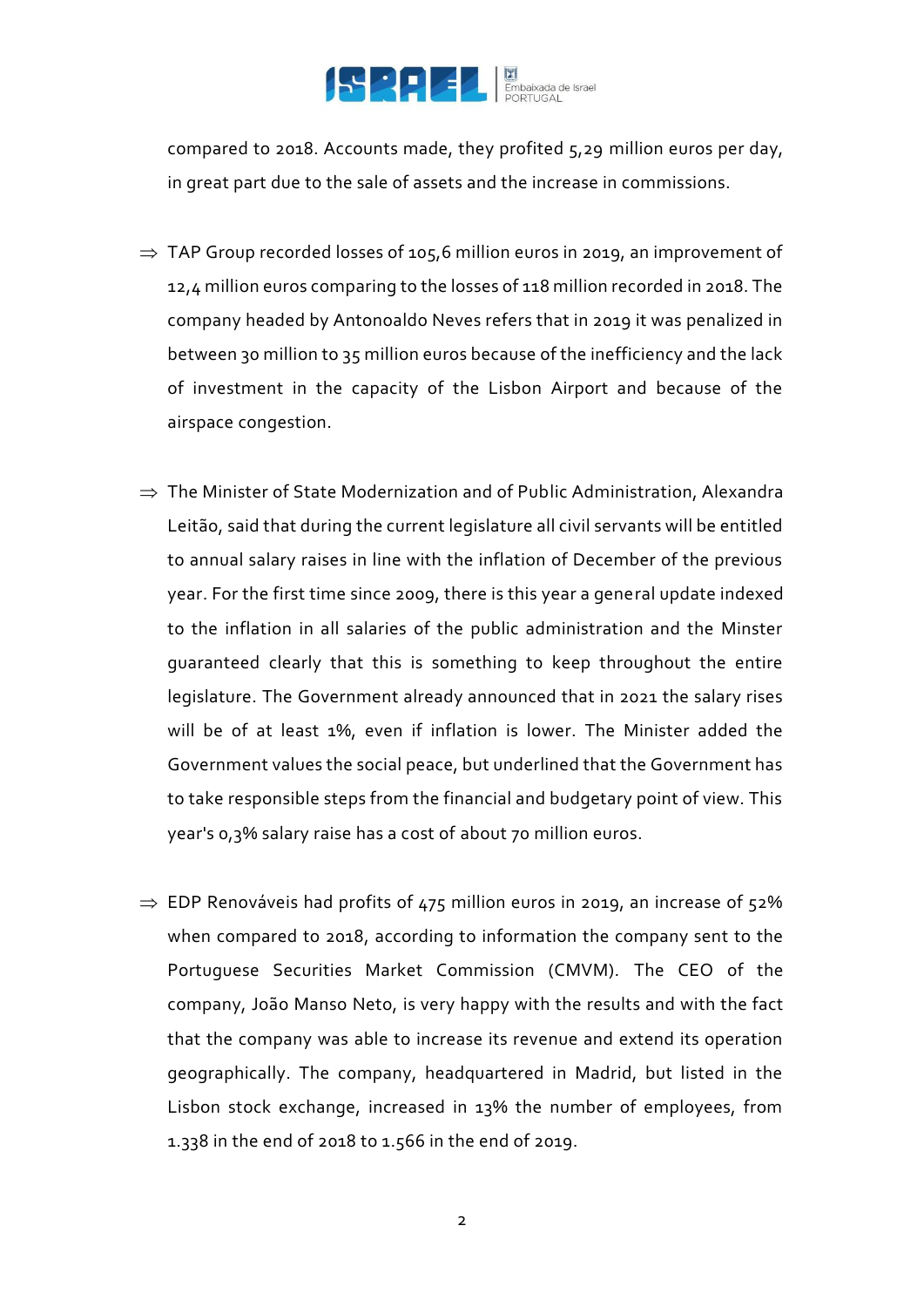

- $\Rightarrow$  The exports of the Portuguese wine sector went up 0,3% in 2019 to about 296 million liters when compared to 2018, whereas the amount went up 2,5% to about 820 million euros. According to the Ministry of the Sea, which refers to data released by the National Bureau of Statistics (INE), 2019 was a positive year for the exports of Portuguese wine. In 2018, the exported wine costed an average of 2,71 euros per liter and in 2019 the price went up to 2,77 euros per liter.
- $\Rightarrow$  The National Bureau of Statistics (INE) revealed that the indicator of economic activity stabilized in December, whereas the economic climate indicator went up. The most recent statistics show that the exports of goods recorded a year-on-year variation of 7,5% in December and the imports 3%. The private consumption recorded a slowdown. In the last quarter of 2019, the unemployment rate stood at 6,7%, an increase of 0,6% comparing to the quarter before.
- $\Rightarrow$  According to the Eurobarometer released by the European Commission, 54% of the Portuguese continue to consider that the economic situation is bad, but Portugal is the EU Member-State that recorded a more positive evolution in the last year and where there is more optimism for the next year. when compared to the Spring of 2019, the perceptions on the national economy deteriorated in 16 countries and improved in only seven, being Portugal the second of this last group. A year ago, 61% of the Portuguese considered that the situation was bad and only 37% that it was good, which compares to 54% negative assessments and 44% positive ones. In the overall EU, the opinion of the national economy in each Member-State regressed and currently only 47% evaluate the economy in a positive way and 50% in a negative way (against 47% last Spring). Besides this, 31% of the Portuguese believe that the situation at work will improve in a near future, the highest percentage within the EU average of 21%.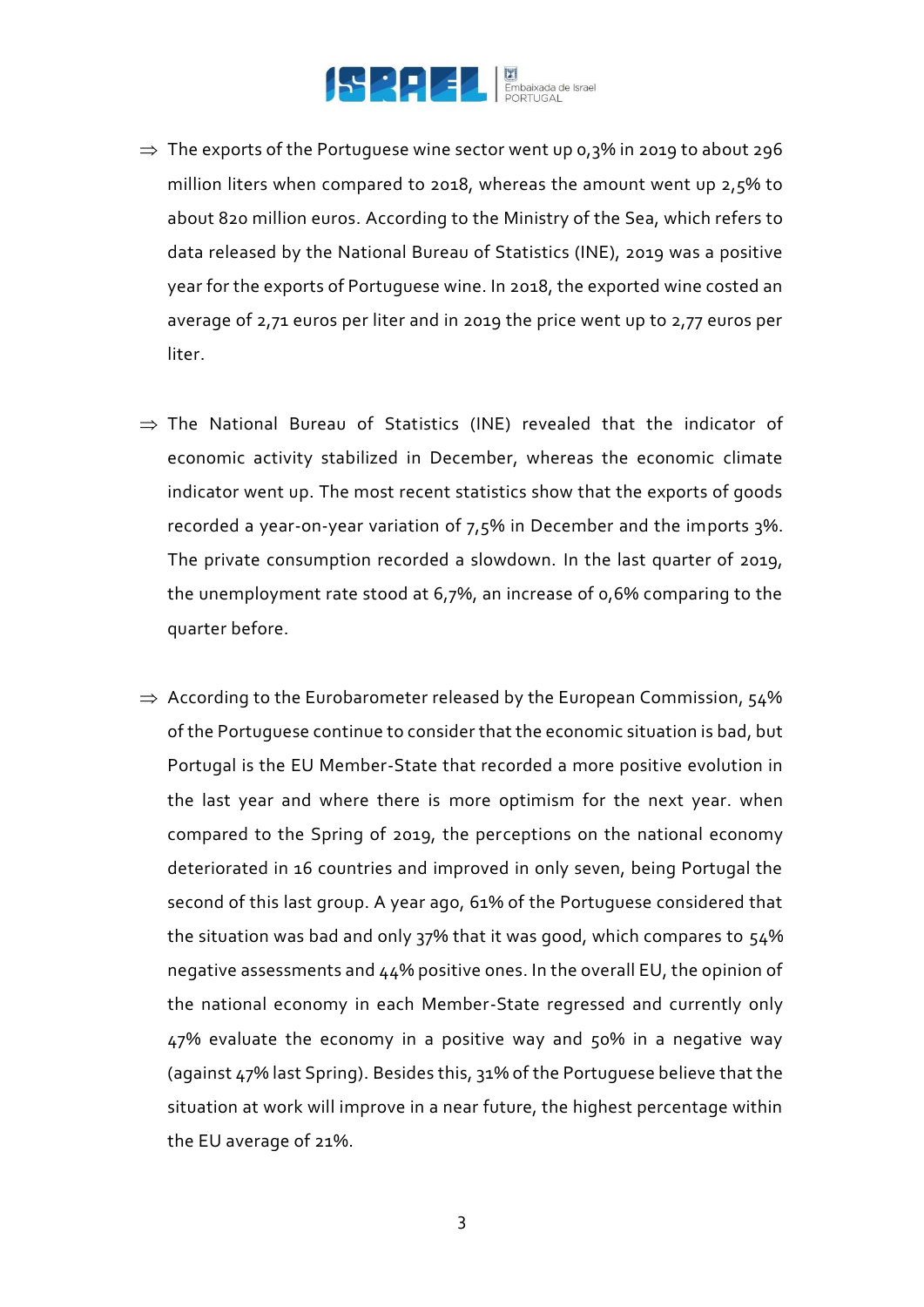

- $\Rightarrow$  Galp's profit fell 21% to 560 million euros in 2019 when compared to the year before. In the fourth quarter of 2019, the profits had gone up 44% in a yearon-year comparison to 157 million euros.
- $\Rightarrow$  According to the Tourism Barometer, tourism in Portugal is likely to grow or to remain this year in the levels achieved in 2019. In the next six months, the tax burden, private investment and employment are the indicators expected to record a better performance. 41% of the enquired expect that the national tourism will have global results like the ones of 2019. On the other hand, 39% believe the sector will grow, whereas 20% believe that it will perform worse than last year. In February, the average confidence level in the tourism performance reached 79,5 points, another 1,6 points more than the last record dated September of 2019.
- $\Rightarrow$  Portugal is among the European Union countries where the levels of financial opacity are one of the highest, according to an indicator calculated by the Tax Justice Network, an institutional network dedicated to the investigation and "lobby" on international taxation and financial regulation. Portugal has a secrecy level of  $54$  out of 100, being the 10<sup>th</sup> most opaque member among the 27 EU Member-States, only after the Netherlands, Romania, Malta, Cyprus, Latvia, Austria, Poland, Luxemburg and the Czech Republic. The organization analyses 20 indicators on four main areas: the registration of company ownership, the country's legal transparency, the integrity of the tax and financial regulation and the fulfillment of international standards.
- $\Rightarrow$  The Prime-Minister reiterated his opposition to the European Union budget proposal for not matching the needs of Europe and not entailing a suitable and fair financing for Portugal. António Costa said that the proposal does not match the need to preserve a cohesion policy and does not enable Portugal to pursue a recovery path of its economy, where EU funds play an absolutely vital role.